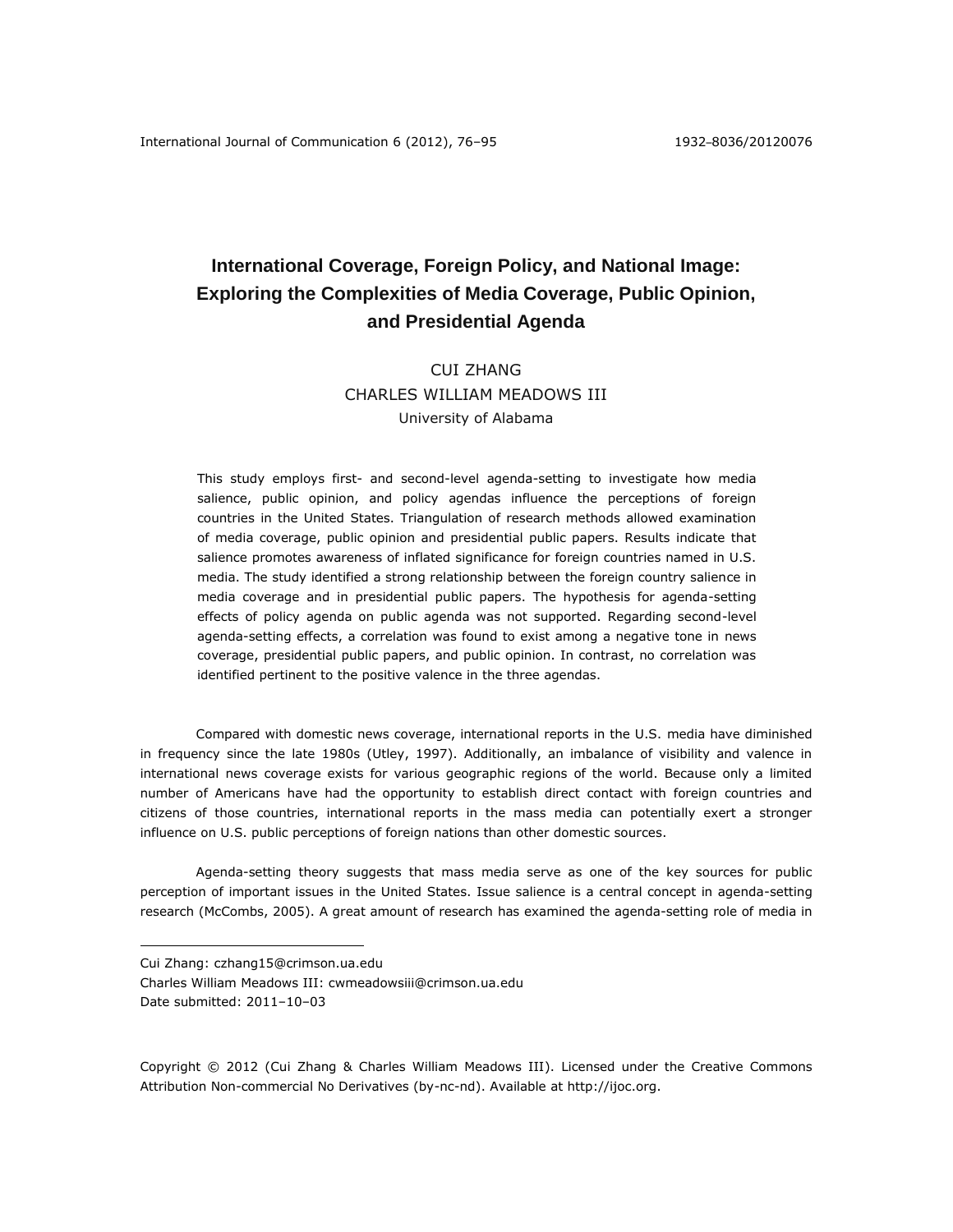public opinion. In these studies, healthcare, same-sex marriage, gun control, and unemployment have been among the most popular public issues in the United States. In the last few decades, empirical examinations of agenda-setting theory have been tied to political communication (Carroll, 2004). However, few attempts have been made to extend the central theoretical idea of agenda-setting to other contexts, such as business and international news coverage.

Indeed, Weaver (2008) noted the possibility of broadening research topics or "objects" in agenda-setting research by stating that "the unit of analysis on each agenda is an object" (p.148). An "object" can refer to a public issue, a political candidate, a corporation, even a nation. For example, Wanta, Golan, and Lee (2004) extended traditional agenda-setting "objects" to foreign countries by investigating the relationship between the broadcast media agenda and public opinion. Despite its significant contribution of extending the agenda-setting approach to the world of international affairs, the limitation of Wanta et al.'s study is that it examined only the relationship between the media and public agendas. The present study focuses not only on foreign countries as the primary unit of analysis, but also includes policy agenda, a critical component in forming the triangulated relationship of media agenda, public agenda, and policy agenda (Dearing & Rogers, 1996).

Cook et al. (1983) suggested that researchers may limit empirical inquiries into the examination of the impact of the media and policy on public opinion because "the normative wheels of democracy begin to roll and the public pressures elected officials who, being responsive, consequently set to work to change policies and programs" (Cook et al., p.18). Researchers may instinctually conclude that policymakers respond to the pressures of both the mass media and public opinion; however, it is unclear whether this seemingly linear process actually occurs. This study examines whether a triangular relationship exists among the three agendas. On the basis of first- and second-level agenda-setting theory, this study will employ content analysis to investigate: (1) the triangular relationship of the visibility of foreign countries in media coverage, the salience of these countries in U.S. public opinion, and the prominence of these countries in the policy agenda (first-level agenda setting); and (2) the impact of the favorability of news coverage and presidential public papers on the public perception of the countries (second-level agenda-setting). Since foreign affairs coverage is considered a new frontier for agendasetting, this study seeks to extend agenda-setting, not only to a new domain (national image), but also to a new level, which includes policy agenda.

### **Literature Review National Image**

Within the context of globalization, national image has become unprecedentedly crucial for governments of countries and cities (Anholt, 2008), whereas national image is a complex concept. It is also referred to as "nation branding" and is often associated with public diplomacy, international perception, and international relations. Boulding (1956) conceptualized national image as "the total cognitive, affective, and evaluative structure of the behavioral unit, or its internal view of itself and its universe" (pp. 120–121). Wang (2006) suggested a nation's reputation consisted of the "collective judgments of a foreign country's image and character" (p. 91). Many scholars also conceptualized nation branding as a form of soft power (e.g., Potter, 2009). The concern of national image not only lies in the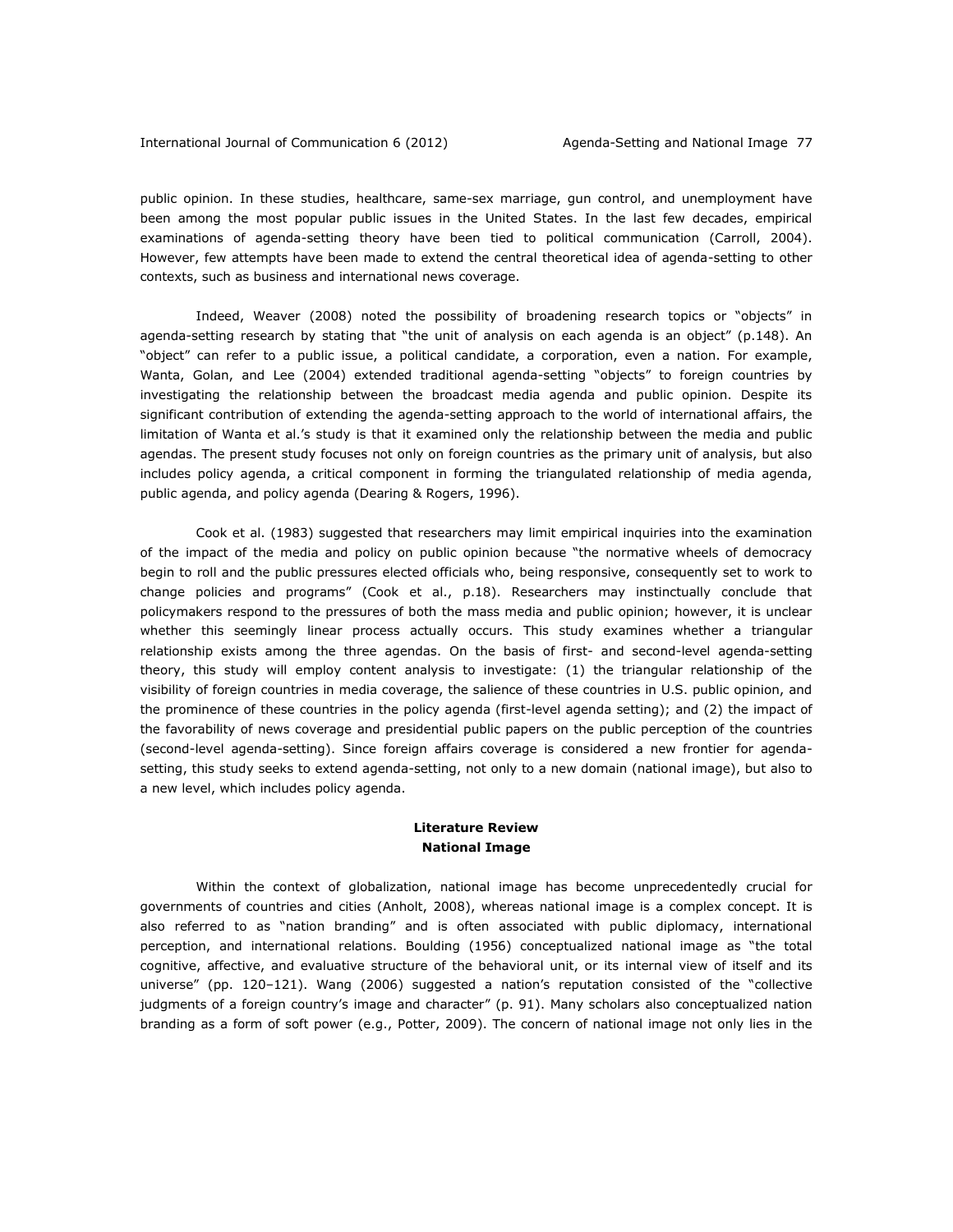academic disciplines, but has also been noted by many popular authors including Simon Anholt. In a series of continuing publications and speaking engagements, Anholt addresses some of the practical aspects of establishing a national image or "nation branding". For example, Anholt (2008) suggested a country's reputation could be analogized to a company or product's brand image.

Many countries undertake the practice managing their national image. For example, the Chinese government has undertaken a number of proactive steps in the past to improve the country's national image. In 1991 the Chinese Communist Party (CCP) established an Overseas Propaganda Department to directly confront attacks on China's national image. Since its founding, the department has published a series of white papers to address issues concerning human rights and Tibet (Wang, 2003). Another example can be found in a study analyzing Saudi Arabia's national image. After Saudi Arabia's image was damaged due to its connection with terrorists after 9/11, the country launched a multimillion repair campaign to restore a positive national image (Zhang & Benoit, 2004). The campaign employed a number of tactics, including paid spots on U.S. media outlets, foreign speaking engagements, and even polling the American public regarding popular opinions of the country. Results from the study indicated that while the measures employed were not completely effective, the country made minor repairs to its national image regarding a portion of the negative criticisms.

It is worth recognizing that national image is not solely dependent upon media reports or policy speeches, but is also associated with a country's products and services (Tang & Li, 2010). Wang (2006) noted that corporations appeared to play an important role in nation branding. In turn, an enhanced national image may provide a more favorable environment for tourism, international trade, the international job market, and political relations (Anholt, 2008).

#### **First-Level Agenda-Setting**

A legacy of agenda-setting scholars, including Lipmann, as intellectual father of agenda-setting and author of *Public Opinion* (1922), Cohen (1963) as vanguard of media role identification, and McCombs and Shaw (1972) as instigators of the groundbreaking Chapel Hill study, have laid the foundation for examining the relationship between the media and the public. The key postulate of agenda-setting is that, "the news media exert significant influence on our perceptions of . . . the most salient issues of the day" (McCombs & Reynolds, 2009, p. 1). McCombs and Shaw (1972) concluded their study in the context of the 1968 U.S. presidential campaign. In the study, undecided voters were asked to list the most important issues at that time. A content analysis was then conducted analyzing the importance of the issues in nine media sources. The results, which laid the foundation for future agenda-setting research, illustrated that a strong correlation existed between the ranking of media salience and the voters' agenda (McCombs & Shaw, 1972).

Since the McCombs and Shaw study, agenda-setting theory has attracted a great deal of interest from researchers, with many embracing the idea that the media agenda holds considerable sway on the public agenda. Past studies extended the scope of topics addressed by agenda-setting to include issues such as illegal drugs, same-sex marriage, gun control, and unemployment (McCombs, 2005). A significant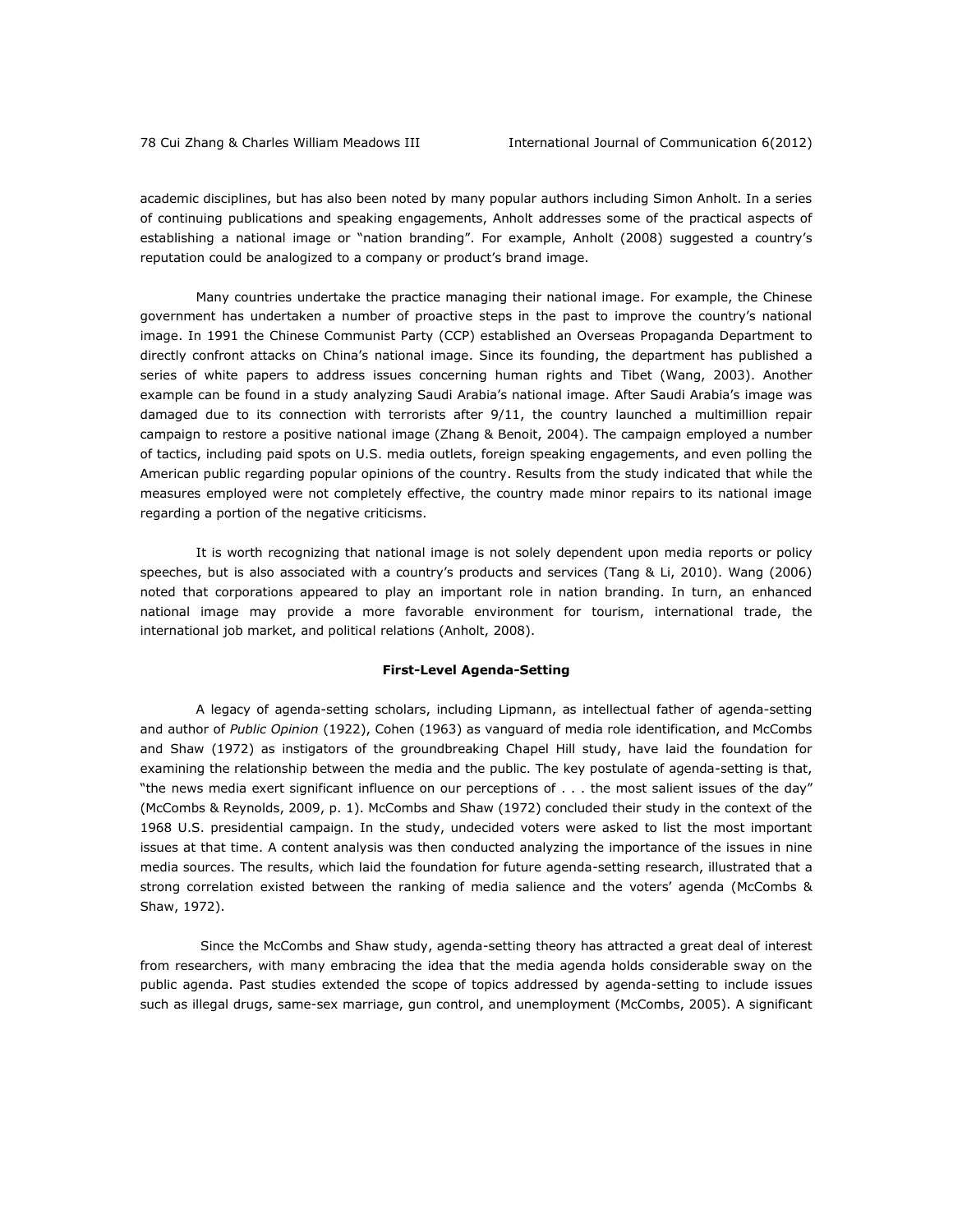portion of these studies employed comparative methods analyzing media content with public opinion and survey results (Shaw & McCombs, 1977).

Generally, the primary methodological approach to agenda-setting has been content analysis and survey design. However, experimental studies have also offered solid support for a causal relationship between the media and the public agenda at the individual level (Iyengar & Kinder, 1987). The causal relationship indicates that media coverage can indeed influence how people think about issues in a laboratory setting. Through these methodologies, researchers have identified three ways that the media agenda shapes public opinion: manipulating public salience of issues through the amount of coverage (agenda-setting), transmitting attributes or sub-issues that comprise the issues to the public (second-level agenda-setting), and priming (Seaver, 1998).

Although agenda-setting theory has been investigated widely in the political communication field, few attempts have been made to test the theory in other contexts. Carroll and McCombs (2003) argued that the central idea of agenda-setting fits equally well in the field of business communication. In their analysis, major corporations were categorized as research "objects." The findings supported agendasetting effects of business news on the public's opinions about these corporations. Similarly, employing a triangulation of research methods, Kiousis, Popescu, and Mitrook (2007) found empirical evidence of the effects of media coverage and public relations efforts on corporate reputation. In addition, Wanta et al. (2004) made an attempt to translate the agenda-setting theory from its primary area in public affairs to the domain of foreign countries. These studies demonstrate the flexibility and versatility of first-level agenda-setting to address a wide range of issues. Additionally, second-level agenda-setting can provide even greater insights.

#### **Second-Level Agenda-Setting**

While the main dependent variable of first-level agenda-setting is the salience of various issues on both the public agenda and the media agenda (Dearing & Rogers, 1996), second-level agenda-setting focuses on the attributes of each object (McCombs & Reynolds, 2009). Due to the limited capacity of media formats and journalistic biases, some of the attributes of an issue are selected and reported more saliently while others are ignored (Weaver, 2008). According to McCombs and Reynolds (2009), secondlevel agenda-setting is considered as "the influence of attribute agendas in the news on the public's attribute agenda" (McCombs & Reynolds, 2009, p. 6). Wanta et al. (2004) argued that second-level agenda-setting works on a micro level: "[Second-level agenda-setting] implies a deeper, more thorough processing of information in media content. . . . It investigates the transmission of attributes of actors in the news from media coverage of these attributes to the public's recall of the same attributes" (pp. 364– 365).

A substantial body of evidence has been offered by prior research to support second-level agenda-setting, a great proportion of which has been collected through analyzing the attributes of presidential candidates during campaigns (Golan & Wanta, 2001; Kim & McCombs, 2007; McCombs, Lopez-Escobar, & Llamas, 2000). For example, Golan, Kiousis, and McDaniel (2007) conducted a study analyzing the 2004 presidential election. The findings supported the hypothesis that a positive relationship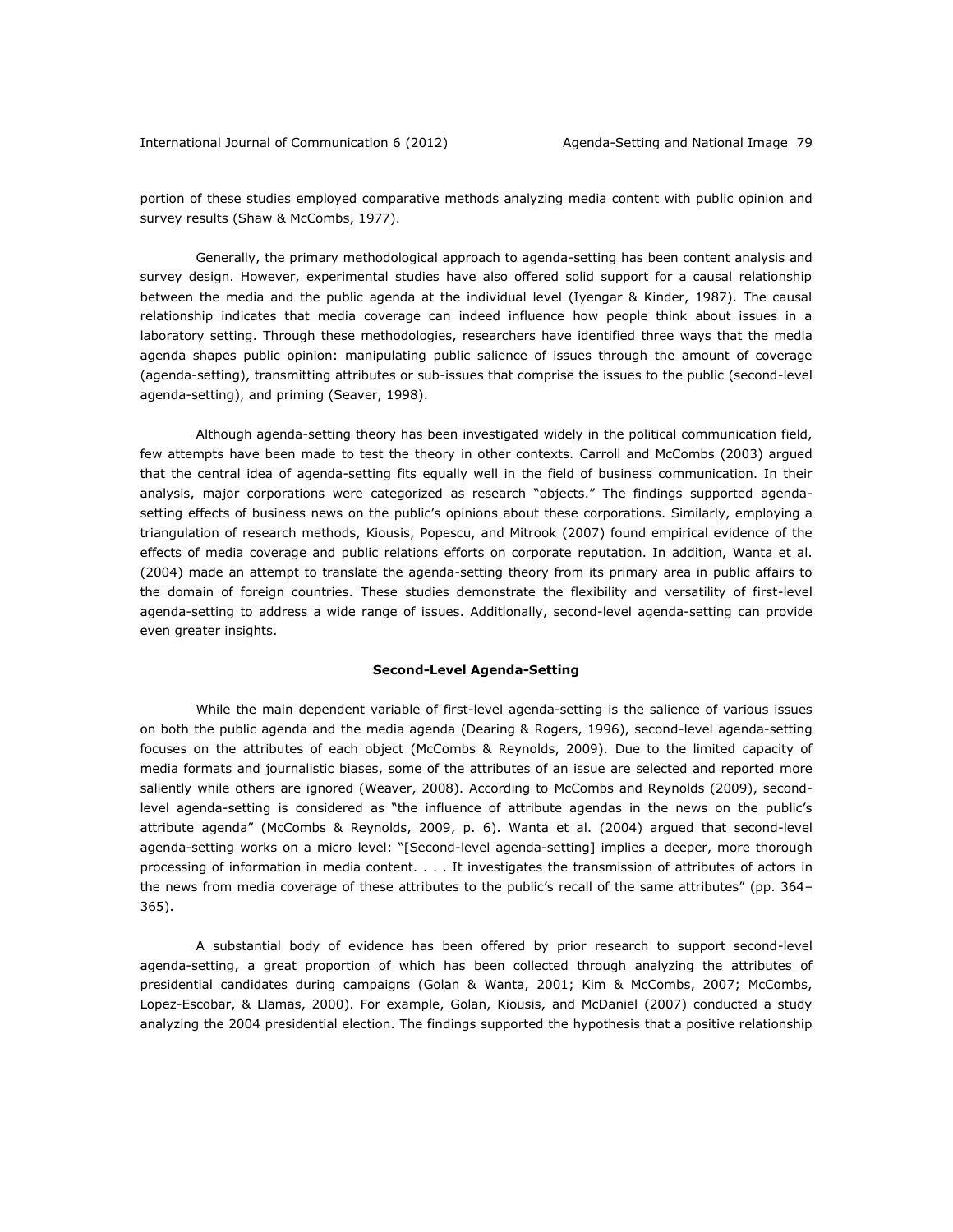existed between the salience of attributes in political campaigns and the attribute salience of issues in public opinion. Therefore, as suggested by Golan and Wanta (2001), "the mass media's coverage of candidates or campaigns can sometimes shape voter perceptions concerning the object's attributes" (p. 249).

Researchers suggest that there are two components of attributes: affective descriptions and cognitive descriptions (McCombs, Llamas, Lopez-Escobar, & Rey, 1997; McCombs & Reynolds, 2009). Affective descriptions are related to valences or tones expressed in the discussion of an object, while cognitive descriptions are associated with the information that describes an issue in the agenda (McCombs et al., 1997; McCombs & Reynolds, 2009). The present study focuses on the assessment of the affective dimension of second-level agenda-setting, specifically the positive, negative, and neutral tones in media and policy agenda, as well as the favorability of foreign countries in the public agenda. Therefore, it is necessary to review the literature on the effects of the media on public opinion.

#### **News of Foreign Affairs and Its Effects on Public Agenda**

Prior research has found that international media coverage has an agenda-setting effect on public opinion regarding foreign nations (McNelly & Izcaray, 1986; Salwen & Matera, 1992). For example, Semetko, Brzinski, Weaver, and Willnat (1992) analyzed U.S. television news over a six-month period. A strong relationship was found between the visibility of foreign countries in the media and public opinion. In addition, more recent studies examining a triangulation of media, public opinion, and U.S. foreign policy have found connections between the salience of foreign affairs in the media and in public opinion (Kiousis & Wu, 2008).

Other than salience, a foreign country's positive or negative image in the U.S. media can also exert considerable influence on public attitudes toward that country (McNelly & Izcaray, 1986). For example, Wanta and his colleagues (2004) examined whether U.S. news coverage of foreign nations was able to influence perceptions of other nations, and whether valence (positive or negative) in news reports had an influence on evaluations of the countries. They found that increased negative coverage of a nation resulted in more negative attitudes toward the country. Kiousis and Wu (2008) also found that media coverage was associated with U.S. public attitudes toward foreign countries. Specifically, the U.S. public formed greater negative perceptions of a country due to increased negative media coverage.

In examining a country's national image in the media, two dimensions have been frequently included: visibility and valence (Manheim & Albritton, 1984). Visibility refers to the total amount of media coverage that a country receives from the media, while valence refers to whether a country is portrayed unfavorably or favorably in the media. These two dimensions combine to form the overall national image of a country. As such, a negative national image results from negative valence and low visibility, while a positive national image results from positive valence and high visibility (Manheim & Albritton, 1984). In agenda-setting studies, visibility of a country in the media is likely to be identified in first-level agendasetting research as determined by news frequency, while the valence of a country can be identified in second-level agenda-setting research as determined by the positive or negative framing of the news story.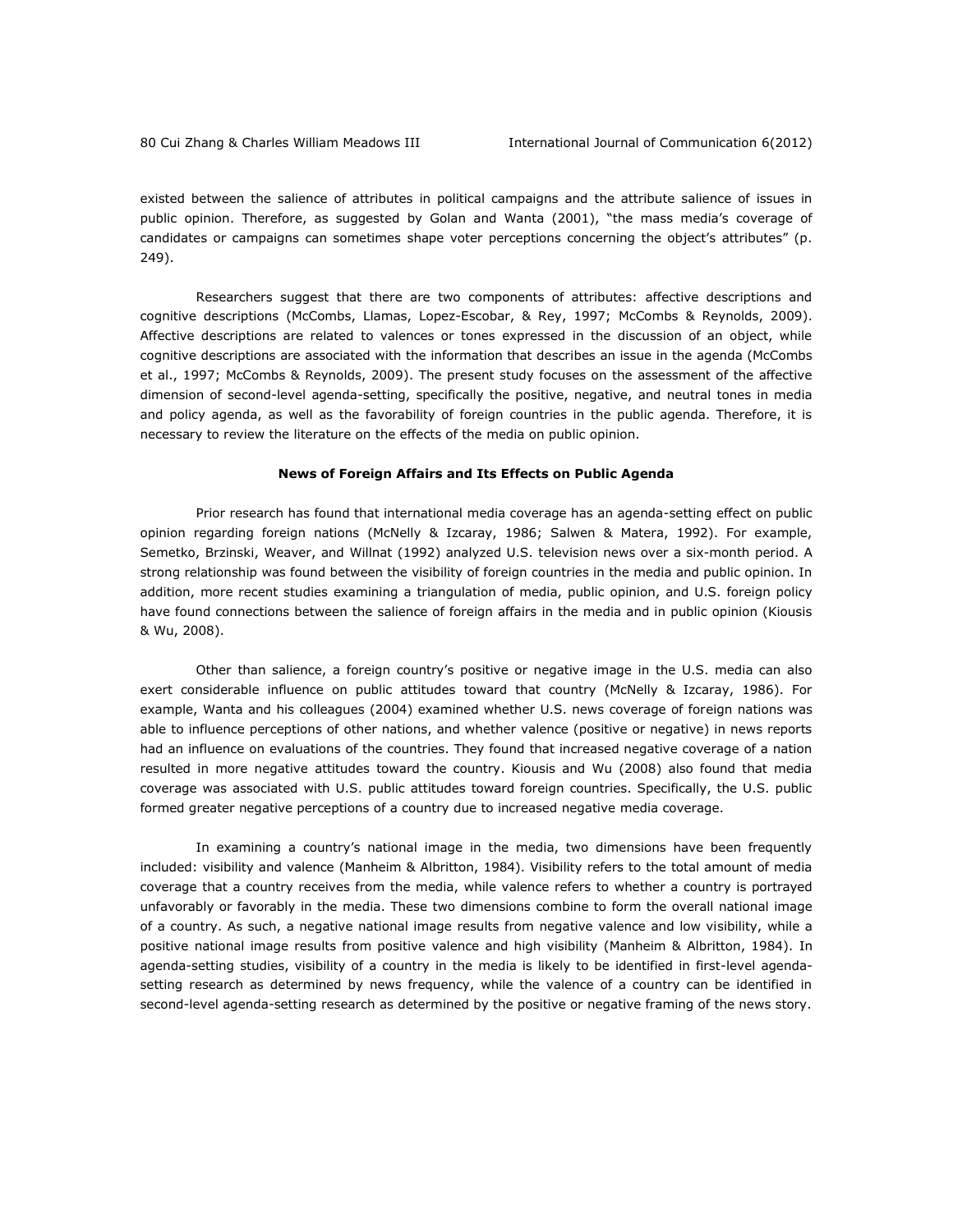#### **The Intersections of Media Agenda, Public Agenda, and Policy Agenda**

Although studies in the area of agenda-setting have generally aimed to establish links between media coverage and public opinion, the effect of another variable, the policy agenda, is also worthy of exploration. Although there is little doubt that a complex relationship exists among the media agenda, policy agenda, and public opinion, there appears to be only a small number of empirical studies examining policy agenda (Dearing & Rogers, 1996). Dearing and Rogers suggest that the combination of the three agendas provides a much more comprehensive view of agenda-setting. A number of studies have started to analyze the three agendas to address the complex issue of agenda-setting (Turk, 1986). For example, Mohamed and Gunter (2009) examined the role of agenda-setting in Egypt. They analyzed the influences of the media agenda and the public agenda with regard to the government's newspaper agenda. Results from the study revealed that the independently run media had a greater influence on public opinion than the government agenda. This finding suggests that although a positive relationship exists between the media agenda and public opinion, a governmental policy agenda expressed through a media outlet may be ineffective in moderating the public agenda.

McCombs and Shaw (1972) first recognized that the media does influence public policy through agenda-setting. Agenda-setting outlines the impact of the mass media on the public and its ability to shape policy by calling the public's attention to certain issues that are considered more important than others (McCombs, 2005). These issues, in turn, become relevant to policymakers when they have captured the attention of the public or the mass media. Although this process appears straightforward, studies examining the relationship between the media and policy agendas have found contrasting results regarding which one influences the other (Walgrave & Van Aelst, 2006). Over the years, many studies have found that the media has been successful in influencing policy agenda on various topics, including AIDS (Rogers, Dearing, & Chang, 1991), education (Brewer & McCombs, 1996), and drunk driving (Yanovitsky, 2001).

Dearing and Rogers (1996) noted that policy agenda is a direct outcome of both the media agenda and the public agenda. Policy agenda-setting examines the relationship between the media and policy. As pointed out by McCombs (1997), significant and concrete issues have the potential to cross from the media agenda into the policy agenda. In addition, McCombs suggested that second-level agendasetting could influence the policy agenda, not through the distribution of the media, but through interactions between journalists and politicians.

A large amount of literature has examined the role that the president of the United States plays in influencing public opinion (Cohen, 1997). Dearing and Rogers (1996) stated, "The U.S. president can put an issue on the national agenda just by giving a talk about it" (p. 75). Although it is without doubt that the president does indeed influence policy agenda, this process is little understood (Edwards & Wood, 1999). This knowledge gap is confirmed with the relative infrequency of presidential agenda studies and inconsistencies of findings. Cohen (1997) argued that the media "have been able to force an external set of priorities on foreign-policy makers" (p. 10). Edwards and Wood (1999) found that the president mainly reacts to changes in the media attention and world events instead of setting the agenda.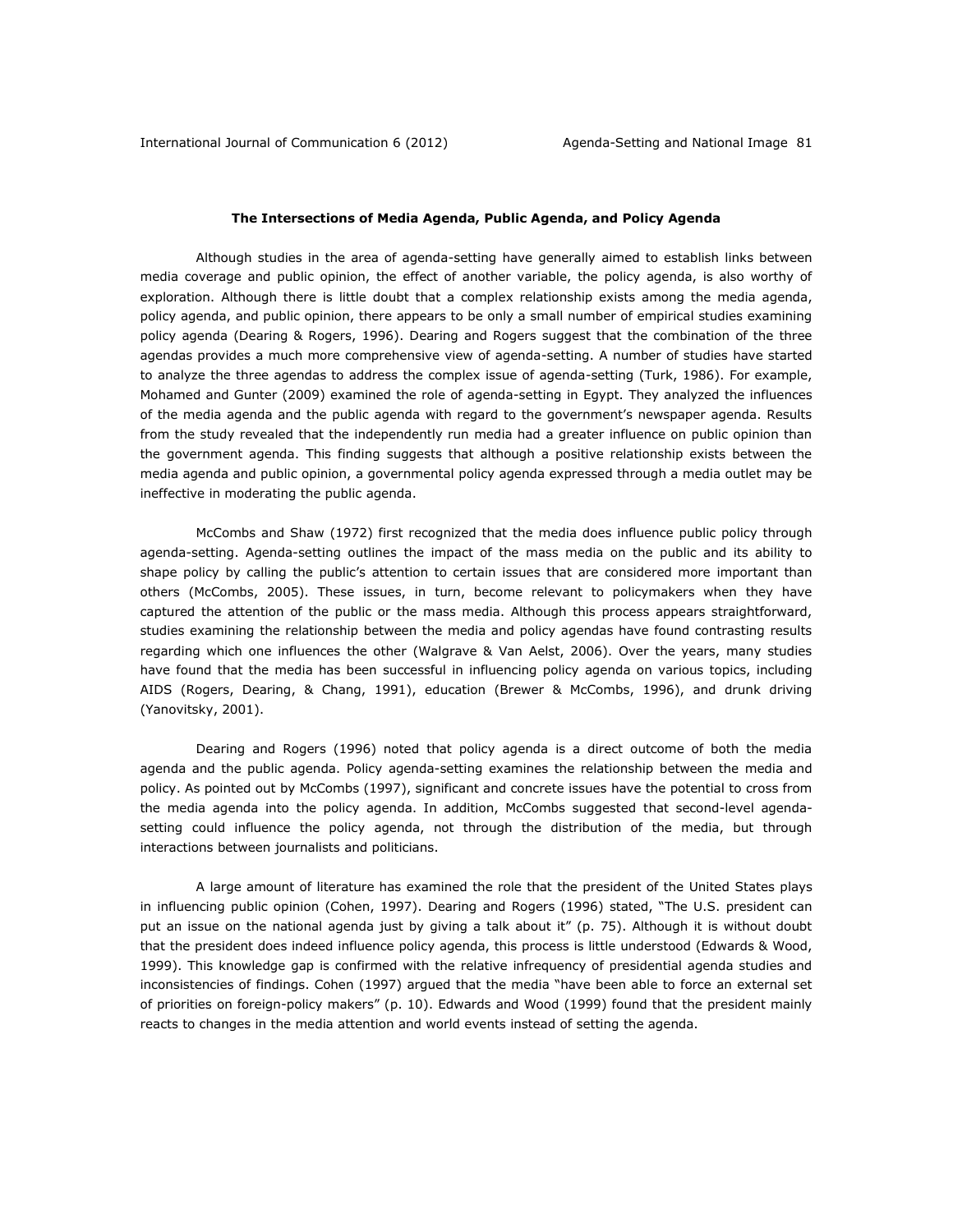Overall, the inconsistency of findings examining the presidential agenda still leaves many questions unanswered. The structure of media and policy relations has been a complicated one (Bennett & Paletz, 1994). It is clear that the president has influence on the media concerning high priority issues relative to political campaigns, but a lower influence concerning other issues. However, on nonpolitical issues, it appears that the media has a greater influence on the president than the president has on the media. These findings indicate that further research is necessary to identify how the president successfully leads the media agenda, how the media influences the president on certain issues, and how the two agendas interact with public agenda.

In considering first-level agenda-setting and literature reviewed above, the following hypotheses are proposed:

- $H_1$ : The salience of the countries in public opinion is positively related to the salience of the countries in the media coverage.
- $H_2$ : The salience of countries in presidential public papers is positively related to the perceived salience of countries in public opinion.
- $H_3$ : The salience of countries in the media coverage is positively related to the salience of countries in presidential public papers.

Based on the logic of second-level agenda-setting, the following hypotheses are proposed:

- $H_4$ : The valence (positive and negative) of the countries in media coverage is positively related to the attitudes toward the countries in public opinion.
- H<sub>5</sub>: There is a positive relationship between the tone of presidential addresses and media coverage about a country.
- $H_6$ : A positive relationship exists between the tone of presidential addresses regarding countries and the public's attitude toward a country.

#### **Method**

In this study, three types of data were analyzed: public opinion survey data, media content data, and policy data. The time period for data collection was determined by two factors: (1) the source of the public opinion data, and (2) the suggested time lags for agenda-setting research. The present study employed the Chicago Council's *Global Views Survey* (2010) for the public opinion data, which was administered between June 11 and June 22, 2010. Considering that the standard time lags for agendasetting research range from one week to nine months (Wanta et al., 2004), this study employed a time lag of six months, which was between the beginning of the year and the day before the public opinion survey was conducted. Therefore, we collected the media agenda and policy agenda data between January 1 and June 10, 2010.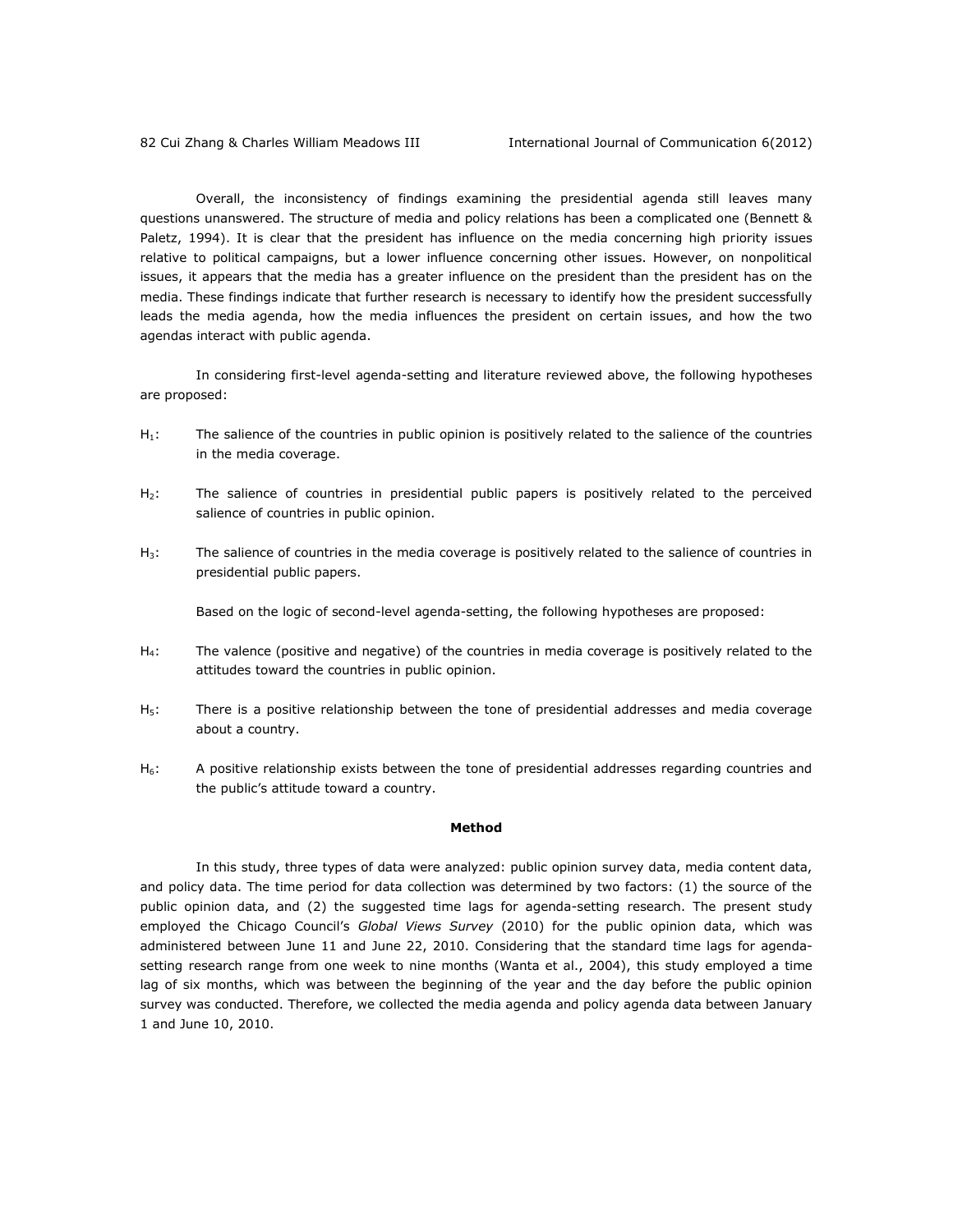#### **Public Agenda**

 The data for perceived importance and attitude toward foreign countries were collected from the Chicago Council's *Global Views Survey* (2010) of 2,717 respondents. Surveys from this organization have been employed in prior research focusing on international relations and therefore have established concurrent validity (Wanta, et al., 2004). Two questions were taken from the *Global Views Survey* to address the importance and attitudes toward foreign countries: "How important do you think the following country is to the United States?" and "What is your feeling toward the country?" To answer the first question, respondents were given a list of countries and asked to evaluate the role each country played. The higher the score a country received, the more important the public perceived that country. To answer the second question, respondents were asked to rate their feelings toward these countries on a thermometer scale, ranging from 0 (unfavorable) to 100 (favorable). The higher the score a country received on the scale, the more favorably the U.S. public felt about that country.

#### **Media Agenda**

To analyze the media agenda, a search of the *Lexis-Nexis* database was conducted using *The New York Times* as a source and country names as keywords. *The New York Times* was selected because of its notoriety as an elite American newspaper and its influence in the agenda-setting process on public opinion (Dearing & Rogers, 1996). In addition, it devotes a greater proportion of space to foreign news than other leading U.S. newspapers and is the newspaper most cited by policy makers (ibid.).

The 15 countries selected for inclusion in this study were based on a list in the Chicago Council's *Global Views Survey* (2010): Brazil, China, Germany, Great Britain, India, Iraq, Iran, Israel, Japan, Mexico, Russia, Saudi Arabia, South Korea, Pakistan, and Turkey. A sample frame selected from January 1 to June 10, 2010, yielded 1,382 news stories. The unit of analysis was each news story.

#### **Policy Agenda**

 As mentioned in the literature, for decades public opinion research has recognized the importance of the president in setting policy agenda (Huntington, 1965; Kingdon, 2003). The White House expends a great deal of capital in attempting to direct the media's attention on relevant issues (Edwards & Wayne, 1999). It should be no surprise then that scholars have cited the president as the leading agendasetter in the United States (McCombs, 2005). Both Cohen (1995) and Hill (1998) noted that while the president does influence the public's perception of an issue's importance, it is unknown whether the issues manipulated by the president hold a dominant role in actual policy matters due to the often sensitive nature of foreign affairs. Therefore, this study is evaluating the influence of the president's rhetoric on the public's perception of the importance of an issue rather than an issue's true importance in actual foreign affairs.

Considering the theoretical position detailed above, the policy agenda was constructed by searching the *Public Papers of the Presidents of the United States*, indexed by the American Presidency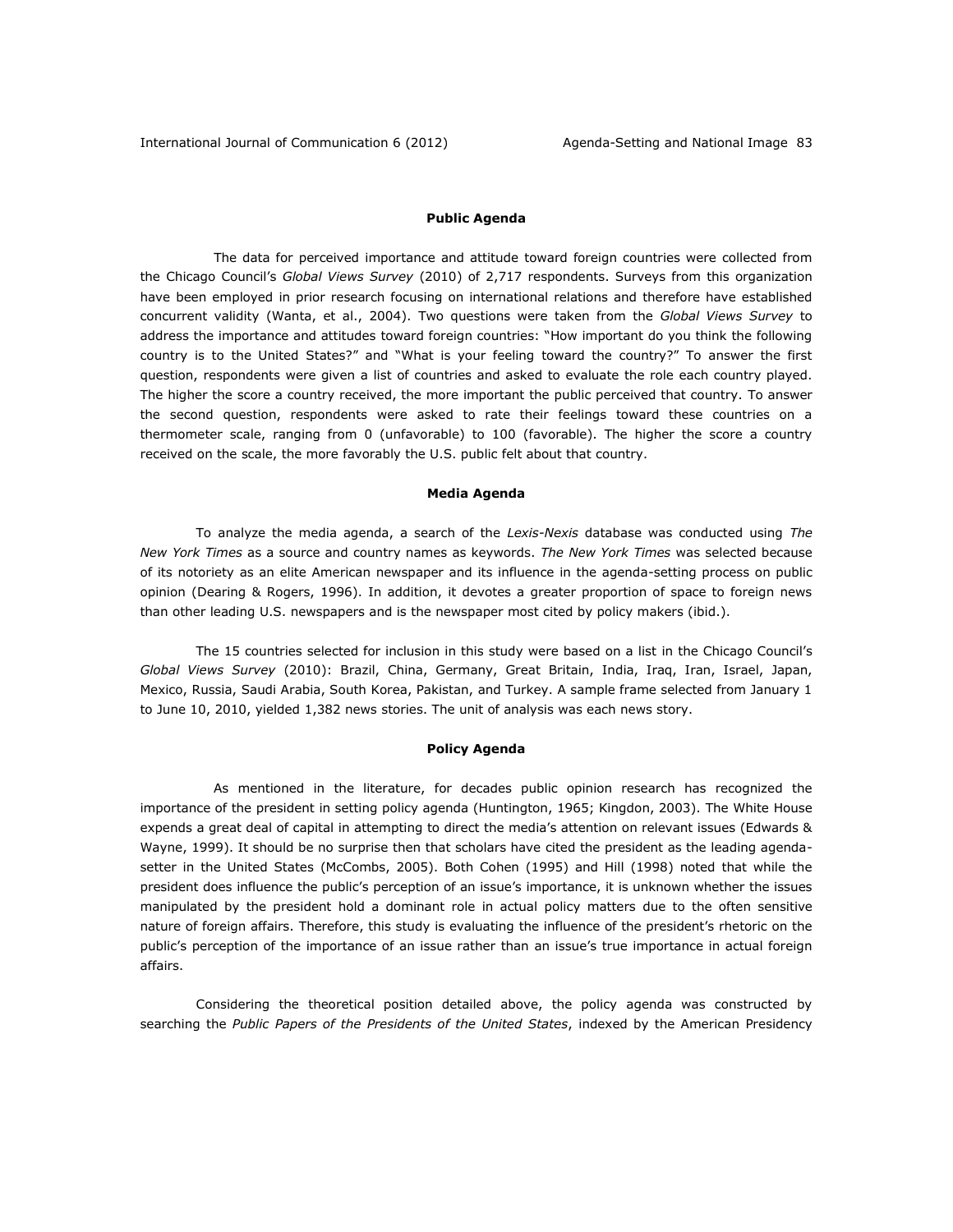Project, using the same country keywords identified in the *Global Views Survey*. A sample frame selected from January 1 to June 10, 2010, yielded 449 documents containing the countries included in the study sample. The unit of analysis was each paragraph in which the country appeared.

#### **Coding Instrument**

Two categories were employed in this study: (1) salience, or the total amount of news stories and paragraphs for each country, and (2) the valence of these countries as depicted in *The New York Times* and the presidential public papers.

According to the agenda-setting literature, salience was defined as the frequency of the nations being mentioned. Therefore, in this study, salience was operationalized as the frequency of news stories and paragraphs containing the 15 noted countries. Valence was operationalized based on the Wanta et al. (2004) coding scheme. Three dimensions of valence (positive, negative, and neutral) were coded. A country was coded as negative if it was "involved with activities that threaten the interest of United States or values that the United States wants to protect" (p. 370). For example, if an unstable country was planning to build nuclear weapons or was involved in activities violating human rights, it was coded negative. If a country was "involved with activities that are consistent with U.S. interests or values that the United States wants to promote" (p. 370), it was coded positive. For example, if a country dedicated itself to the activity of anti-terrorism, it was coded positive. A country was coded neutral when it exhibited a balance of both positive and negative or displayed indeterminate interests or values.

#### **Intercoder Reliability**

Stories such as editorials and opinion letters were excluded from the analysis. Coding was conducted by two trained coders. A simple random sample of 140 news stories (10% of the total sample) was examined in order to assess the intercoder reliability for the valence category in the media agenda. An additional simple random sample of 45 paragraphs (10% of the total sample) was examined to assess the intercoder reliability for the valence category of the presidential public papers content. Intercoder reliability was .84 and .81, respectively, using Krippendorff's alpha (Hayes & Krippendorff, 2007).

#### **Results**

This study examined the effects of both first-level and second-level agenda- setting among the media agenda, public agenda, and policy agenda. To examine first-level agenda-setting effects, the researchers compared the salience of the 15 countries in *The New York Times*, the presidential public papers, and a public opinion survey. To examine second-level agenda-setting effects, the depiction of valence in both media and policy agendas and the public's attitude toward these countries were compared.

To test H<sub>1</sub> (that the salience of the countries in public opinion is positively related to the salience of the countries in the media coverage), a correlation analysis was conducted. Results showed that a significant correlation existed between the two variables (*r* = .57, *p* < .05). Therefore, the first hypothesis is supported. The results confirmed the first-level agenda-setting proposition that the more coverage a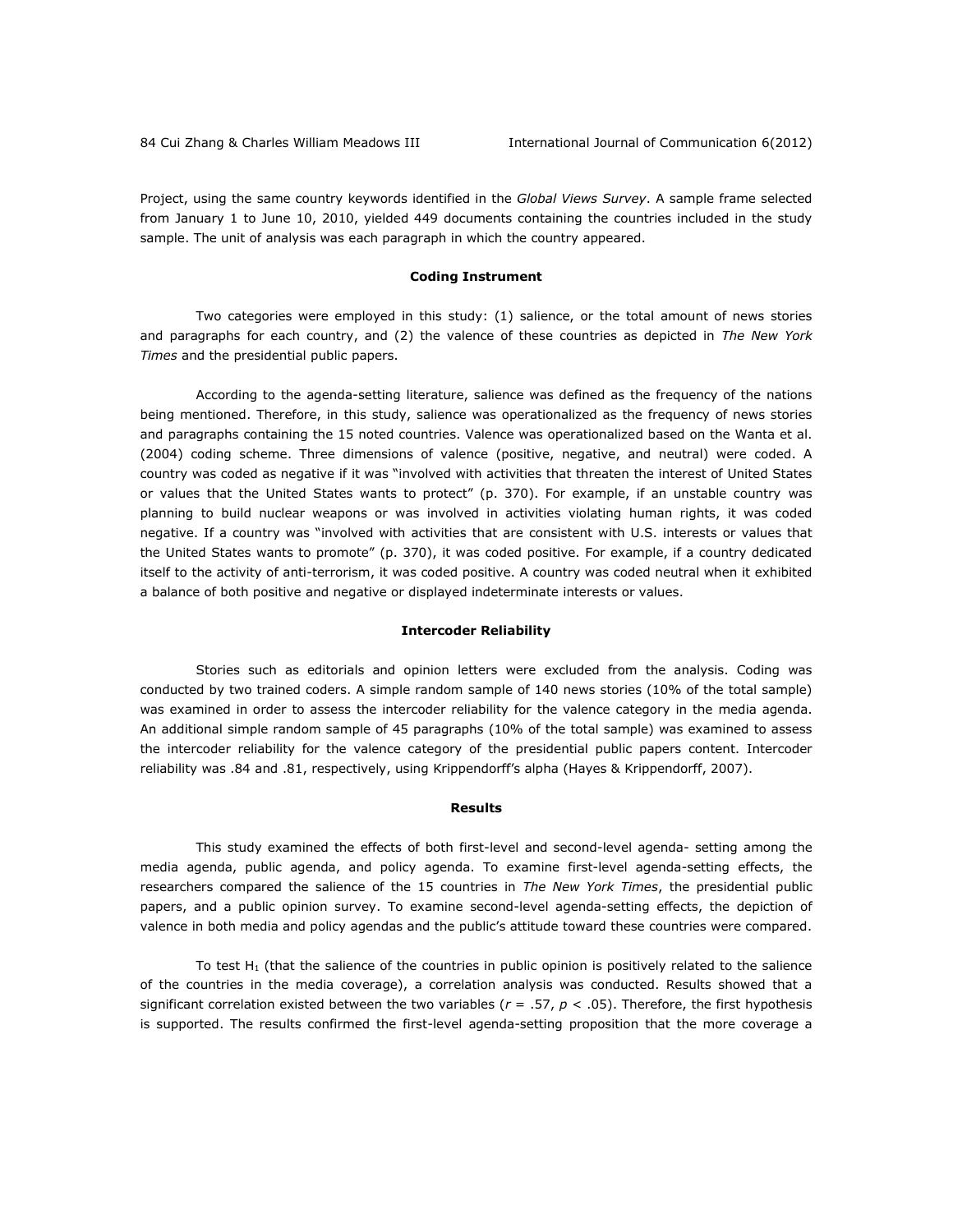nation received from the media*,* the more the public thought it was important to the United States. Table 1 depicts the total amount of news coverage that each country received and related "scores" from the public survey.

H<sub>2</sub>, which predicted that the salience of countries in the presidential public papers was positively related to the importance of countries in public opinion, was not supported. References to a country in presidential speeches did not increase the perceived importance of that nation in public opinion.

 $H_3$  proposed a positive relationship between the salience of countries in the presidential public papers and the media. As depicted in Table 1, results demonstrated strong support for this hypothesis (*r* = .81, *p* < .01). Therefore, a strong positive correlation exists between the media agenda and policy agenda.

| <b>Country</b>       | <b>News Frequency of</b><br>the Countries | <b>Importance of the</b><br><b>Country in Public</b><br><b>Opinion</b> | Salience in<br><b>Presidential Public</b><br><b>Papers</b> |
|----------------------|-------------------------------------------|------------------------------------------------------------------------|------------------------------------------------------------|
| <b>China</b>         | 331                                       | 54                                                                     | 92                                                         |
| <b>Great Britain</b> | 88                                        | 52                                                                     | 3                                                          |
| <b>Japan</b>         | 79                                        | 40                                                                     | 18                                                         |
| <b>Israel</b>        | 80                                        | 33                                                                     | 48                                                         |
| <b>Mexico</b>        | 72                                        | 31                                                                     | 6                                                          |
| Saudi Arabia         | 8                                         | 30                                                                     | $\mathbf{1}$                                               |
| <b>Germany</b>       | 54                                        | 27                                                                     | 18                                                         |
| <b>Iraq</b>          | 109                                       | 26                                                                     | 18                                                         |
| <b>Russia</b>        | 116                                       | 26                                                                     | 72                                                         |
| <b>Iran</b>          | 158                                       | 25                                                                     | 71                                                         |
| <b>South Korea</b>   | 27                                        | 21                                                                     | 14                                                         |
| <b>Pakistan</b>      | 118                                       | 19                                                                     | 33                                                         |
| <b>India</b>         | 75                                        | 19                                                                     | 44                                                         |
| <b>Brazil</b>        | 26                                        | 10                                                                     | 5                                                          |
| <b>Turkey</b>        | 41                                        | 10                                                                     | 6                                                          |

*Table 1. The Salience of the Countries in Media Agenda, Public Agenda, and Policy Agenda.*

*Note.* Salience in media agenda and public agenda: Pearson's correlation *r* = .57, *p*< .05. Salience in media agenda and policy agenda: Pearson's correlation *r* = .81, *p*< .01.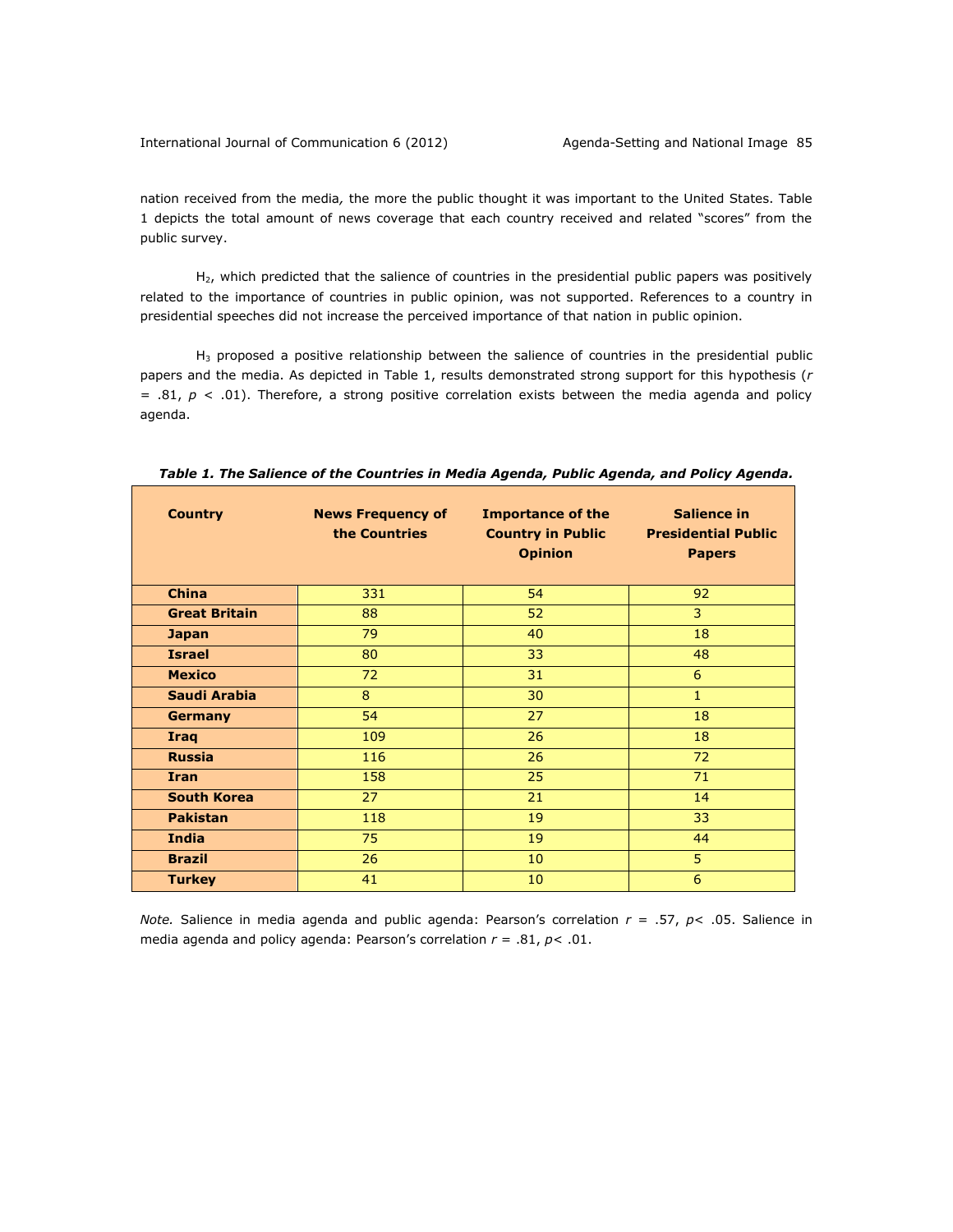To test H4, the researchers counted the positive and negative coverage that a country received between January 1 and June 10, 2010. Unlike previous research that analyzed only the frequency of positive and negative news coverage for foreign countries (Wanta et al., 2004), this study analyzed the percentages of positive and negative news stories. Because the total amount of news coverage varied by country, the percentage of news stories provided a better representation of salience for that country in relation to other countries. In contrast, raw frequencies are difficult interpret for a comparative analysis.

 $H_4$  predicted that the valence of the countries in the media coverage was positively related to the attitudes toward the countries in public opinion. H<sub>4</sub> was partially supported. A correlation analysis revealed a significant negative correlation between negative coverage and the public's attitude toward the country  $(r = -0.53, p < 0.05)$ , suggesting that the more negative news coverage a foreign country received, the more negatively the public would perceive the nation. No correlation existed between positive coverage and the public's attitude. Positive valence of news coverage may not necessarily be a predictor of the public's attitude toward a country.

 $H<sub>5</sub>$  predicted that a positive relationship exists between the tone of presidential addresses on foreign countries and the public's attitude toward the country.  $H_5$  was partially supported. A correlation analysis was conducted between the percentage of positive tone of occurrences and the public attitude score for the corresponding country. The result showed no correlations between positive tone of occurrences in presidential public papers and the public's attitude toward a country. However, the hypothesis for negative tone and attitude was supported.

As Table 2 illustrates, there was a significant negative correlation between the negative tone of a country in the presidential public papers and the public's attitude toward the country  $(r = -0.59, p < 0.05)$ . This analysis supports the hypothesis that the more negative the occurrences of a country in the presidential public papers, the more negatively the public perceives a foreign nation.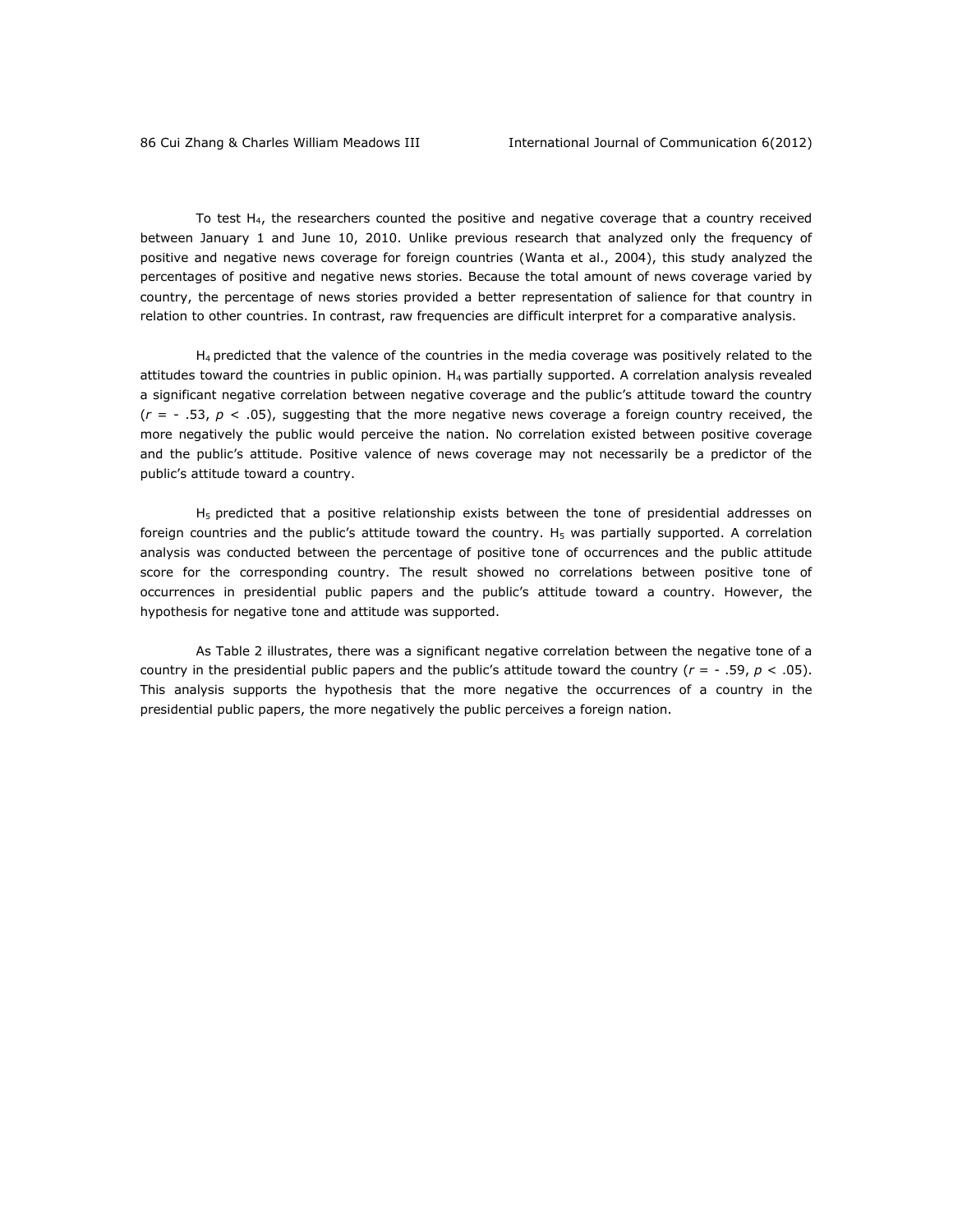| <b>Country</b>       | Valence in Media Agenda |                          | <b>Attitude in</b><br><b>Public</b><br><b>Agenda</b> | <b>Valence in Policy Agenda</b> |                 |
|----------------------|-------------------------|--------------------------|------------------------------------------------------|---------------------------------|-----------------|
|                      | Positive<br>(%)         | <b>Negative</b><br>(9/6) | Attitude score<br>$(0-100)$                          | Positive<br>(9/6)               | Negative<br>(%) |
| <b>China</b>         | 6.10                    | 21.20                    | 45                                                   | 2.20                            | 5.40            |
| <b>Great Britain</b> | 2.20                    | .00                      | 73                                                   | 33.30                           | .00.            |
| <b>Japan</b>         | 1.90                    | $\mathbf{1}$             | 61                                                   | .00.                            | .00.            |
| <b>Israel</b>        | 11.30                   | 16.30                    | 57                                                   | 2.10                            | 14.60           |
| <b>Mexico</b>        | .60                     | 1.0                      | 46                                                   | .00.                            | 6.30            |
| Saudi Arabia         | .00                     | .30                      | 39                                                   | .00.                            | .00.            |
| <b>Germany</b>       | 1.90                    | .00                      | 63                                                   | .00.                            | .00.            |
| <b>Iraq</b>          | .00                     | 6.40                     | 34                                                   | .00                             | 11.10           |
| <b>Russia</b>        | 1.30                    | 7.40                     | 48                                                   | 19.40                           | .00.            |
| <b>Iran</b>          | .00                     | 26.30                    | 27                                                   | .00.                            | 95.80           |
| <b>South Korea</b>   | 7.70                    | .30                      | 52                                                   | .00.                            | 35.70           |
| <b>Pakistan</b>      | .00                     | 9.60                     | 35                                                   | 3.00                            | 36.40           |
| <b>India</b>         | 2.60                    | .60                      | 53                                                   | 4.50                            | 13.60           |
| <b>Brazil</b>        | .30                     | 1.00                     | 56                                                   | 20                              | .00.            |
| <b>Turkey</b>        | .30                     | .60                      | 49                                                   | 33.30                           | .00.            |

| Table 2. Second-Level Agenda-Setting Influence in Country Valence. |  |  |
|--------------------------------------------------------------------|--|--|
|--------------------------------------------------------------------|--|--|

*Note.* The Pearson's correlation between negative media coverage and public's attitudes is *r* = - .53, *p* < .05. The Pearson's correlation between negative media coverage and the negative tone in the presidential public papers is *r* = .64, *p* < .01. The Pearson's correlation between the negative tone in the presidential public papers and public's attitudes is *r* = - .59, *p* < .05.

H<sup>6</sup> sought to investigate the relationship between a country's attribute agenda in the presidential public papers and the media. The results were mixed. There was no correlation between the positive occurrences of a nation in the presidential public papers and the positive coverage in *The New York Times.* However, a positive relationship existed between the negative occurrences of a nation in the presidential public papers and the negative coverage in *The New York Times*. As Table 2 illustrates, a significant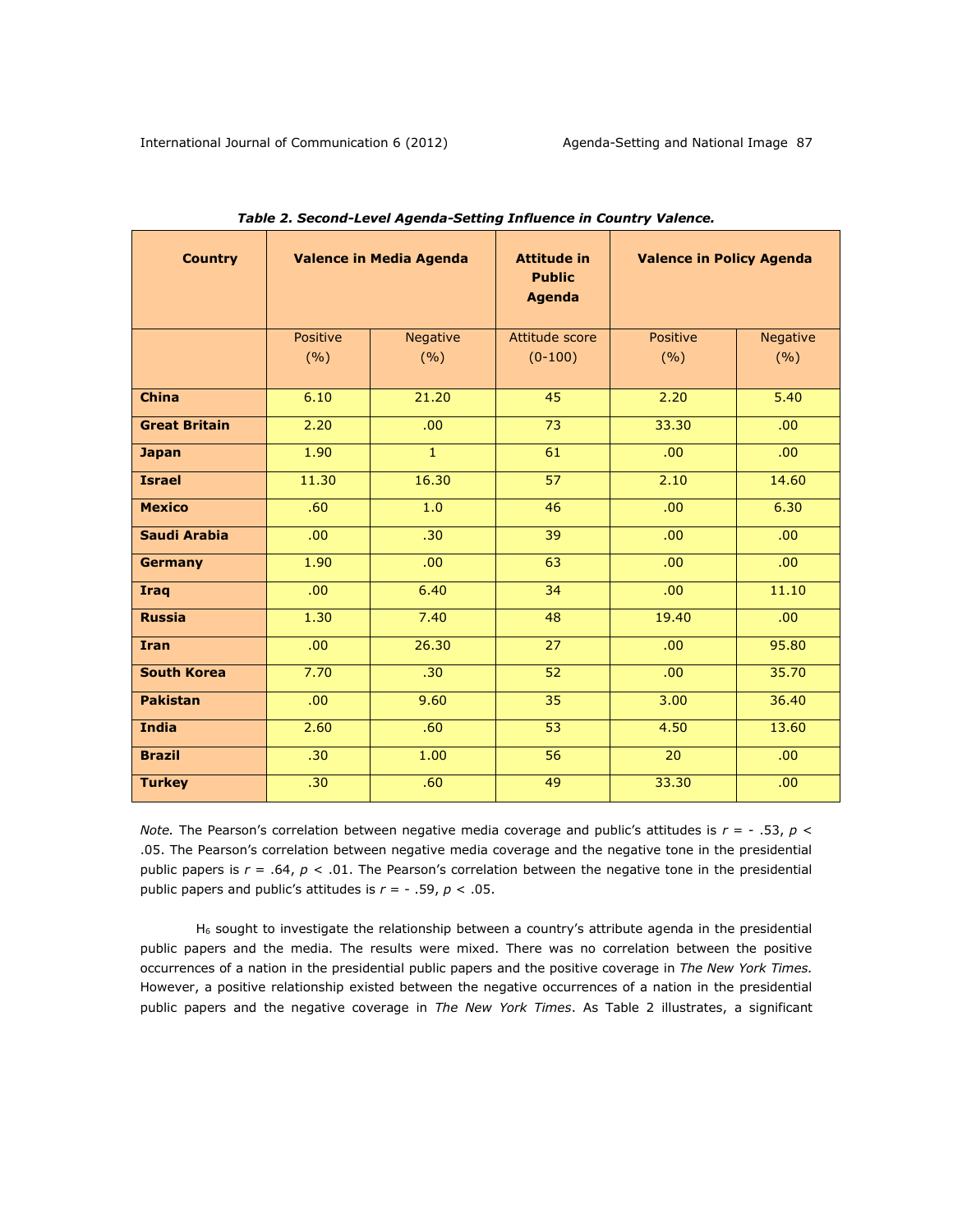positive correlation was found between negative media coverage and negative occurrences in the presidential public papers ( $r = .64$ ,  $p < .01$ ). Therefore, H<sub>6</sub> was partially supported.

#### **Discussion**

This study investigated three agendas: the media agenda as determined by coverage of foreign countries in *The New York Times*, the public agenda as determined by responses to a national survey, and the policy agenda as determined by the presidential public papers. The goal of this study was to examine if possible correlations existed in terms of salience and valence in the media agenda, public agenda, and policy agenda. Results demonstrated support for both first- and second-level agenda-setting effects.

Specifically, the findings of this study raise several interesting theoretical considerations regarding first- and second-level agenda-setting effects. Regarding first-level agenda-setting effects, we found support for the hypothesis that salience of the countries in the media leads to an increased perceived importance of foreign countries among the U.S. public. In addition, the positive relationship between salience of the countries in media coverage and in the presidential public papers was strong. This finding is consistent with previous studies examining the relationship between the policy agenda (i.e., the presidential agenda) and the media agenda (Edwards & Wood, 1999). These studies highlight a complex relationship between the president and the media agenda that may be influenced by latent variables not easily identified in a textual content analysis. However, our analysis failed to provide support for agendasetting effects of policy agenda on public agenda.

Some factors may limit the president's influence on the public. Cohen (1995) noted that politics are rarely the concern of the public and everyday struggles limit the role of politics in people's lives. Cohen continues in stating that "the president must overcome this barrier to gain the mass public's attention" (p. 89). Our results demonstrated that the president might have a limited amount of influence on public opinion for some countries (China, Israel, Iran, and Russia), but not others (Great Britain, India, and Mexico). This finding partially supports Cohen's assertion concerning the president's influence on public opinion. Foreign countries are not highly represented in the media and could be categorized as nonobtrusive. Therefore, the president would have a more difficult time overcoming the lack of coverage combined with the public's unfamiliarity with lesser-known foreign countries. Further research is needed to identify other objects that contribute to the inconsistent findings between the president's influence and public opinion.

Regarding second-level agenda-setting effects, we found strong support for the hypothesis that a correlation exists among the negative tone in news coverage, presidential public papers, and public opinion. In contrast, no correlation was found regarding the positive valence in the three agendas. This result is consistent with previous research (Wanta et al., 2004) that has demonstrated the inadequacies of positive news coverage in influencing public opinion. This finding begs the question why negative coverage is more influential than positive coverage with regard to foreign affairs.

One possible explanation is the public's natural propensity for bad news. The phrase "bad news is good news" remains a pertinent reminder of the effect of bad news on public opinion. Consequently, the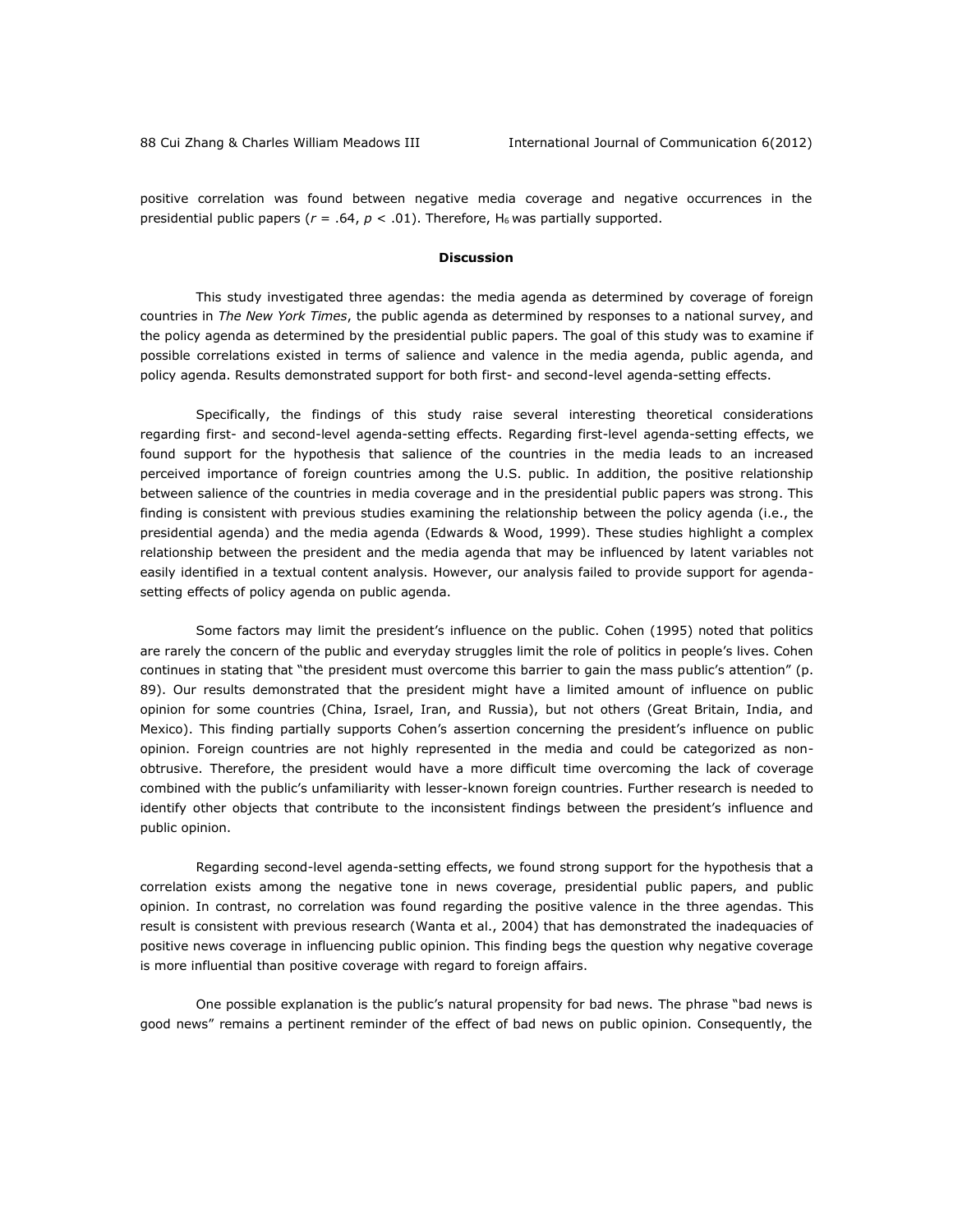#### International Journal of Communication 6 (2012) Agenda-Setting and National Image 89

media industry has long since recognized the public's fascination with negative news and, as a result, has exploited this disposition to increase profits. (Shoemaker & Cohen, 2006). For example, a study by Shoemaker, Danielian, and Brendlinger (1991) found that negative events were more likely to be reported by the U.S. media. Therefore, the value of negative news in the media industry as well as in evolutionary history may underpin the public's gravitation toward negatively themed public policy. To some degree, the promotion of negative news encourages ignoring positive events concerning foreign countries.

From an information processing point of view, previous research investigating the cognitive mechanisms of agenda-setting has shown that negative information generates stronger effects than positive information. Some scholars have argued that content characteristics (e.g., valence) were the primary moderators of agenda-setting effects (Miller, 2007). For example, Miller suggested that individuals who read content that arouses negative emotions were more likely to perceive an event as being more important than individuals who read content that did not arouse negative emotions. An early study by Carter, Stamm, and Heintz-Knowles (1992) found that individuals cited three main reasons for ranking an issue's importance in the political agenda: (a) the imposed threat, (b) the potential consequences, and (c) the perceived neglect of the issue. These reasons potentially highlight the influence of negative information on the cognitive process, mainly that negative events are more effective in arousing attention and affective responses than positive events.

Overall, this study is a necessary addition to the development of agenda-setting theory as it highlights the applicability of using foreign countries as "objects" that can be analyzed through multilevel agenda-setting theory. Additionally, this study offers a springboard for studies examining a country's national image and opens the door to future research to address the causal relationships that exist between agenda-setting and the U.S. public's perception of foreign countries.

Our findings support the postulate that the news media is a diplomatic device as powerful as formal policy statements. This conclusion can be observed in two ways. First, in terms of first-level agenda-setting, a nation's visibility in media, which is the total frequency of news in the media, is able to influence the public's perception of a country. Second, in terms of second-level agenda-setting, an attribute of a country, such as negative valence, is able to evoke negative attitudes toward the country. Subsequently, the triangulation of the media agenda, public agenda, and policy agenda raises several lines of inquiry. Trigger events may be responsible for propelling certain foreign countries into the media spotlight. Media coverage and current U.S. foreign policy may have an impact on how these countries are perceived by the public. In other words, media agenda and policy agenda have significant influence on public agenda in both first- and second-level agenda-setting.

While this study investigates *The New York Times'* coverage of foreign countries, further research is needed to analyze a wider range of media formats, such as broadcast and online news. A comparison of agenda-setting effects in different media types might also be an intriguing area to explore. It will be necessary to investigate more sub-dimensions of attribute agenda by examining the news topic, placement, and story length. As research in agenda-setting's influence on national image is in its infancy, this study has barely scratched the surface of this new branch of media research. Only through further investigation can scholars bring to light the media's influence on perceptions of foreign countries.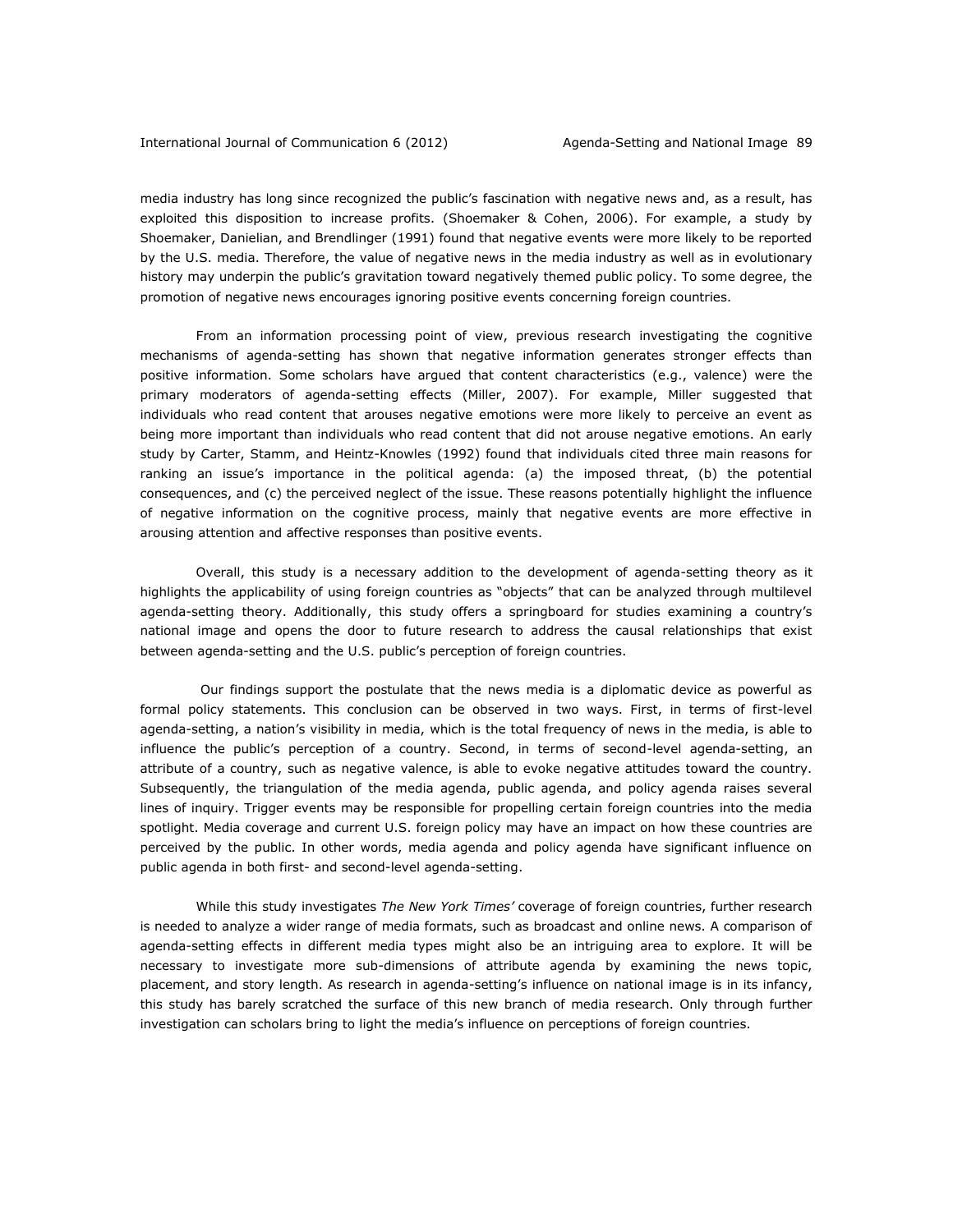90 Cui Zhang & Charles William Meadows III **International Journal of Communication 6(2012)** 

## **References**

- Anholt, S. (2008). The importance of national reputation. In J. Welsh & D. Fearn (Eds.), *Engagement: Public diplomacy in a globalized world* (pp. 30–43). London: Foreign and Commonwealth Office.
- Bennett, W. L., & Paletz, D. (Eds.). (1994). *Taken by storm: The media, public opinion, and U.S. foreign policy in the Gulf War.* Chicago: University of Chicago Press.
- Boulding, K. (1956). *The image*. Ann Arbor, MI: University of Michigan Press.
- Brewer, M., & McCombs, M. (1996). Setting the community agenda. *Journalism & Mass Communication Quarterly, 73*(1), 7–16.
- Carroll, C. E. (2004). *How the mass media influence perceptions of corporate reputation: Exploring agenda-setting effects within business news coverage.* (Unpublished doctoral dissertation). The University of Texas, Austin.
- Carroll, C. E., & McCombs, M. (2003). Agenda-setting effects of business news on the public's images and opinions about major corporations. *Corporate Reputation Review, 16*(1), 36–46.
- Carter, R. F., Stamm, K. R., & Heintz-Knowles, K. (1992). Agenda-setting and consequentiality. *Journalism Quarterly, 69*, 868–877.
- Chicago Council on Global Affairs. (2010). *Constrained internationalism: Adapting to new realities.* Retrieved from [http://www.thechicagocouncil.org/UserFiles/File/POS\\_Topline%20Reports/POS%202010/Global%](http://www.thechicagocouncil.org/UserFiles/File/POS_Topline%20Reports/POS%202010/Global%20Views%202010.pdf) [20Views%202010.pdf](http://www.thechicagocouncil.org/UserFiles/File/POS_Topline%20Reports/POS%202010/Global%20Views%202010.pdf)
- Cohen, B. (1963). *The press and foreign policy.* Princeton, NJ: Princeton University Press.
- Cohen, J. E. (1995). Presidential rhetoric and the public agenda. *American Journal of Political Science, 39*(1), 87–107.
- Cohen, J. E. (1997). *Presidential responsiveness and public policy-making: The public and the policies that presidents choose*. Ann Arbor, MI: University of Michigan Press.
- Cook, F. L., Tyler, T. R., Goetz, E. G., Gordon, M. T., Protess, D., Leff, D. R., et al. (1983). Media and agenda setting: Effects on the public, interest group leaders, policy makers, and policy. *Public Opinion Quarterly, 4,* 716–735.
- Dearing, J. W., & Rogers, E. M. (1996). *Communication concepts: Agenda-setting*. Thousand Oaks, CA: SAGE Publications.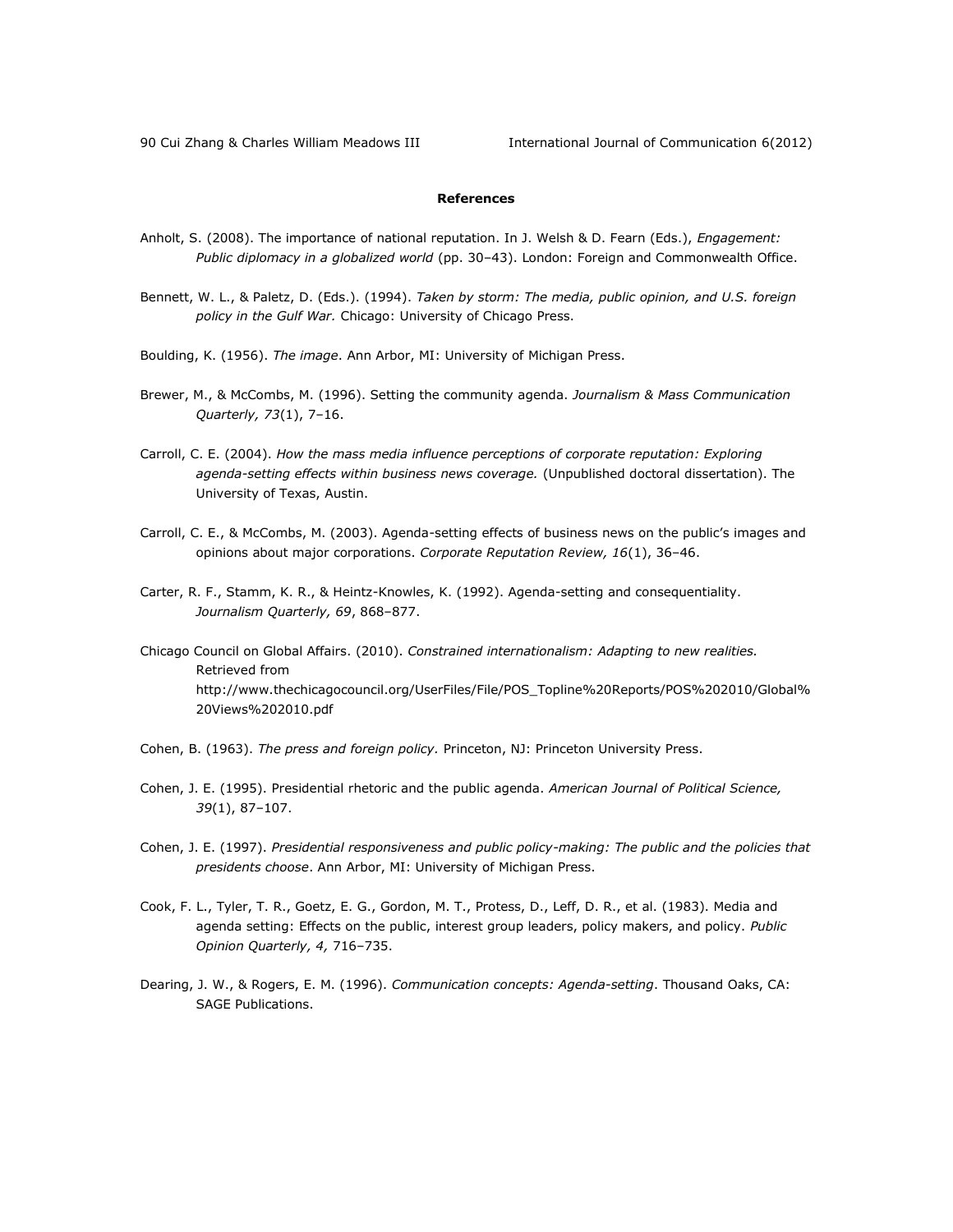Edwards, G. C., & Wayne, S. J. (1999). *Presidential leadership* (5th ed.). New York: St. Martin.

- Edwards, G. C., & Wood, B. D. (1999). Who influences whom? The president, Congress and the media. *American Political Science Review, 93*(2), 327–344.
- Golan, G. J., Kiousis, S. K., & McDaniel, M. L. (2007). Second-level agenda setting and political advertising: Investigating the transfer of issue and attribute saliency during the 2004 U.S. presidential election. *Journalism Studies, 8*(3), 432–442.
- Golan, G. J., & Wanta, W. (2001). Second-level agenda-setting in the New Hampshire primary: A comparison of coverage in three newspapers and public perceptions of candidates. *Journalism & Mass Communication Quarterly, 78*(2), 247–259.
- Hayes, A. F., & Krippendorff, K. (2007). Answering the call for a standard reliability measure for coding data. *Communication Methods and Measures, 1*, 77–89.
- Hill, K. Q. (1998). The policy agendas of the president and the mass public: A research validation and extension. *American Journal of Political Science, 42*(4), 1328–1334.
- Huntington, S. P. (1965). Congressional responses to the twentieth century. In D. B. Truman (Ed.), *The Congress and America's Future* (pp. 6–38). Englewood Cliffs, NJ: Prentice-Hall.
- Iyengar, S., & Kinder, D. R. (1987). *News that matters: Television and American opinion.* Chicago: University of Chicago Press.
- Kim, K., & McCombs, M. (2007). News story descriptions and the public's opinions of political candidates. *Journalism & Mass Communication Quarterly, 84*(2), 299–314.
- Kingdon, J. W. (2003). *Agendas, alternatives, and public policies* (2nd ed.). New York: Longman.
- Kiousis, S., Popescu, C., & Mitrook, M. A. (2007). Understanding influence on corporate reputation: An examination of public relations efforts, media coverage, public opinion, and financial performance from an agenda-building and agenda-setting perspective. *Journal of Public Relations Research, 19*(2), 147–165.
- Kiousis, S., & Wu, X. (2008). International agenda-building and agenda-setting: Exploring the influence of public relations counsel on U.S. news media and public perceptions of foreign nations. *The International Communication Gazette, 70*(1), 58–75.

Lippmann, W. (1922). *Public opinion*. New York: Free Press.

Manheim, J. B., & Albritton, R. B. (1984). Changing national images: International public relations and media agenda setting. *The American Political Science Review, 78,* 641–657.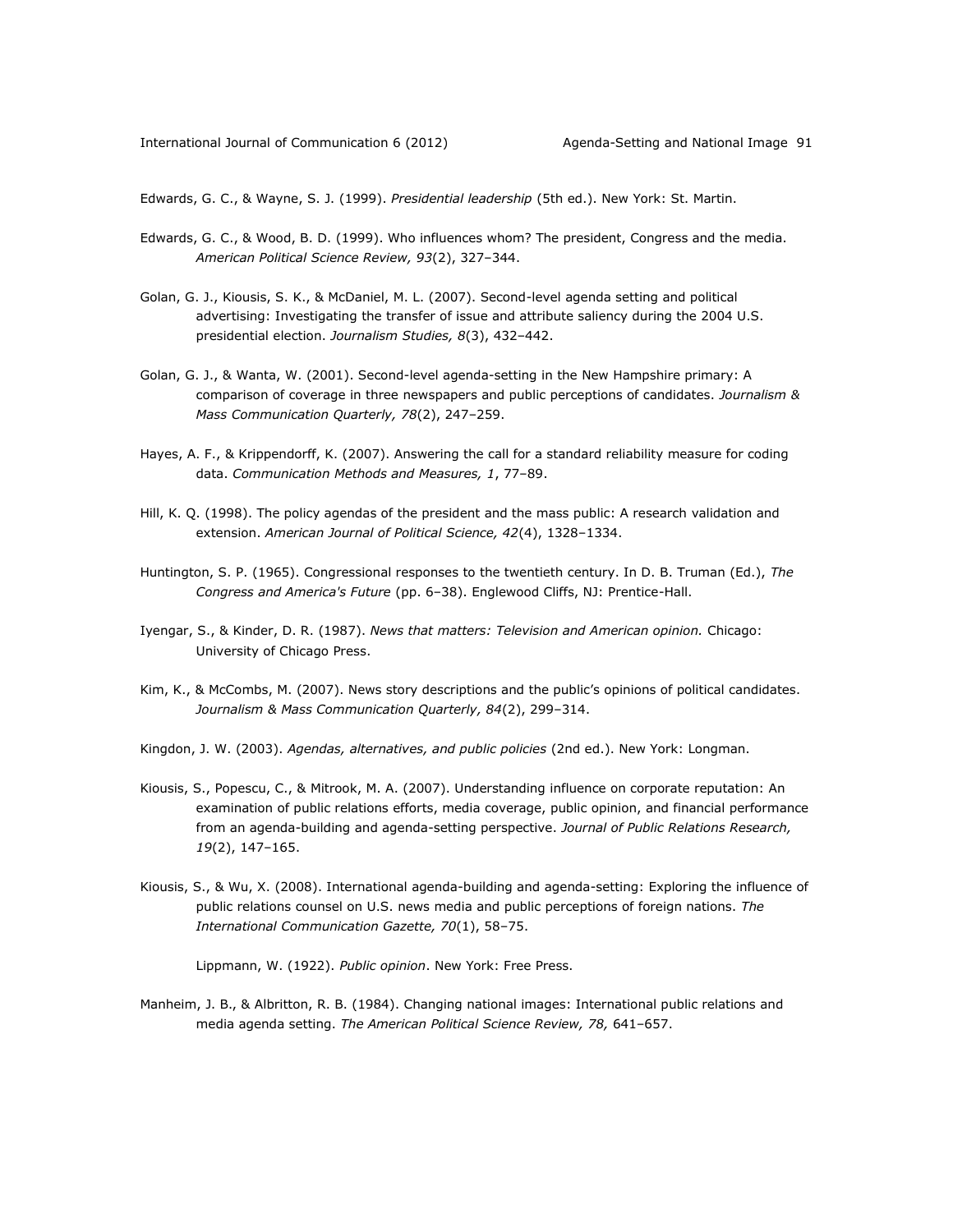- McCombs, M. (1997). Building consensus: The news media's agenda-setting roles. *Political Communication, 14,* 433–443.
- McCombs, M. (2005). A look at agenda-setting: Past, present and future. *Journalism Studies, 6,* 543–557.
- McCombs, M., Llamas, J. P., Lopez-Escobar, E., & Rey, F. (1997). Candidate images in Spanish elections: Second-level agenda-setting effects. *Journalism & Mass Communication Quarterly, 74,* 703–717*.*
- McCombs, M., Lopez-Escobar, E., & Llamas, J. P. (2000). Setting the agenda of attributes in the 1996 Spanish general election. *Journal of Communication, 50*(2), 77–92.
- McCombs, M., & Reynolds, A. (2009). How the news shapes our civic agenda. In J. Bryant & M. B. Oliver (Eds.), *Media effects: Advances in theory and research* (3rd ed., pp. 1–16). New York: Routledge.
- McCombs, M., & Shaw, D. L. (1972). The agenda-setting function of mass media. *Public Opinion Quarterly, 36*, 176–184.
- McNelly, J. T., & Izcaray, F. (1986). International news exposure and images of nations. *Journalism Quarterly, 63*(3), 546–553.
- Miller, J. (2007). Examining the mediators of agenda setting: A new experimental paradigm reveals the role of emotions. *Political Psychology, 28,* 689–717.
- Mohamed, H., & Gunter, B. (2009). Agenda-setting in a quasi-democratic country: A case study of Egypt. *Journal of Arab and Muslim Media Research, 2*(1), 135–158.
- Potter, E. H. (2009). *Branding Canada: Projecting Canada's soft power through public diplomacy.* Montreal and Kingston: McGill-Queen's University Press.
- Rogers, E. M., Dearing, J. W., & Chang, S. (1991). AIDS in the 1980s: The agenda-setting process for a public issue. *Journalism Monographs, 126*, 1–82
- Salwen, M. B., & Matera, F. R. (1992). Public salience of foreign nations. *Journalism Quarterly, 69*(3), 623–632.
- Seaver, B. M. (1998). The public dimension of foreign policy. *The Harvard International Journal of Press/Politics, 3*(1), 65–91.
- Semetko, H. A., Brzinski, J. B., Weaver, D., & Willnat, L. (1992). TV news and U.S. public opinion about foreign countries: The impact of exposure and attention. *International Journal of Public Opinion Research, 4*(1), 18–36.